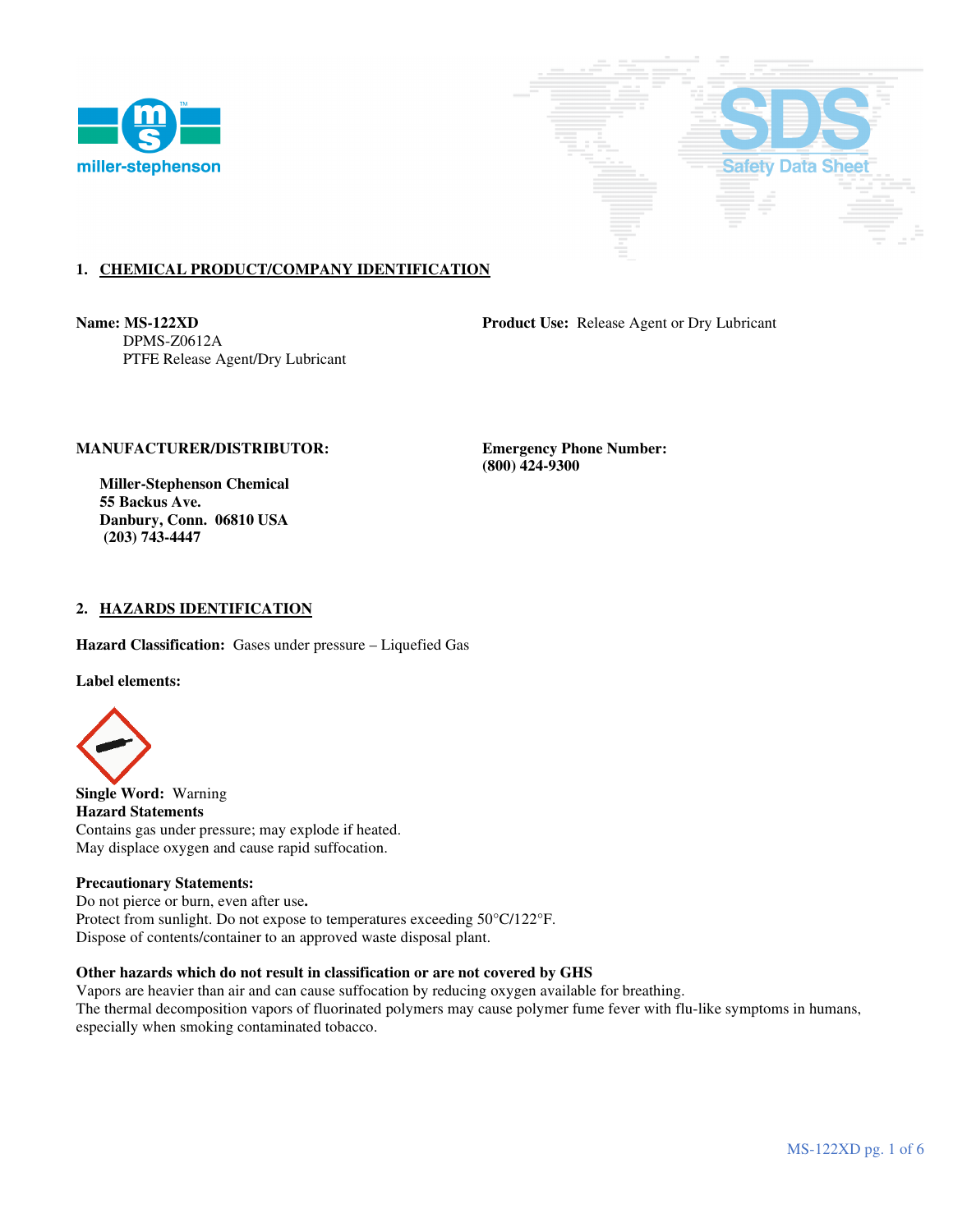# **3. INGREDIENTS**

| Material (s)                             | CAS No.     | Approximate % |
|------------------------------------------|-------------|---------------|
| 1,1,1,2-Tetrafluoroethane                | 811-97-2    | 80 - 90       |
| $1,1,1,2,2,3,4,5,5,5$ -Decafluoropentane | 138495-42-8 | $9 - 15$      |

### **4. FIRST AID MEASURES**

**Inhalation:** Remove patient to fresh air. Get medical attention if necessary.

**Eye:** Flush with a large amount of water. Get medical attention if irritation develops and persists.

**Skin:** Wash skin with soap and water after contact. Get medical attention if symptoms occur.

**Oral:** If swallowed, Do NOT induce vomiting. Rinse mouth thoroughly with water. Get medical attention if symptoms occur.

Note to physician: Treat symptomatically and supportively. Ī

### **5. FIRE FIGHTING MEASURES**

**Flammability:** This product is not flammable. **Test Method:** Ignition distance test and Enclosed space ignition test

**Fire and Explosion:** Aerosols may rupture under fire conditions. Decomposition may occur.

**Extinguishing Media:** Water spray, Alcohol-resistant foam, Dry chemical, Carbon dioxide (CO2)

**Specific hazards during firefighting:** Exposure to combustion products may be a hazard to health. Aerosols will rupture under fire conditions due to the heat and high pressure.

**Hazardous combustion products:** Carbon oxides, Hydrogen fluoride, Carbonyl fluoride, Potentially toxic fluorinated compounds.

**Special Fire Fighting Instruction:** Evacuate area. Use water spray to cool aerosols. Fire residues and contaminated fire extinguishing water must be disposed of in accordance with local regulations. Do not breathe fumes or vapors from fire. Self-contained breathing apparatus (SCBA) maybe required if a large amount of aerosols rupture under fire conditions. Fight fire from a distance, heat may rupture containers.

### **6. ACCIDENTAL RELEASE MEASURES**

**Personal precautions, protective equipment, and emergency procedures:** Evacuate area. Ventilate the area with fresh air. Use personal protective equipment. If a large amount of aerosols rupture and spill in confined areas, provide mechanical ventilation to disperse the vapors.

**Environmental precautions:** Avoid release to the environment. Prevent material from entering sewers, waterways, or low areas. Do not allow contact with soil, surface, or ground water. Local authorities should be advised if significant spillages cannot be contained.

**Methods and material for containment and cleaning up:** Contain spillage, and then collect with inert absorbent material, (e.g. sand, earth, diatomaceous earth, vermiculite) and place in container for disposal according to local / national regulations.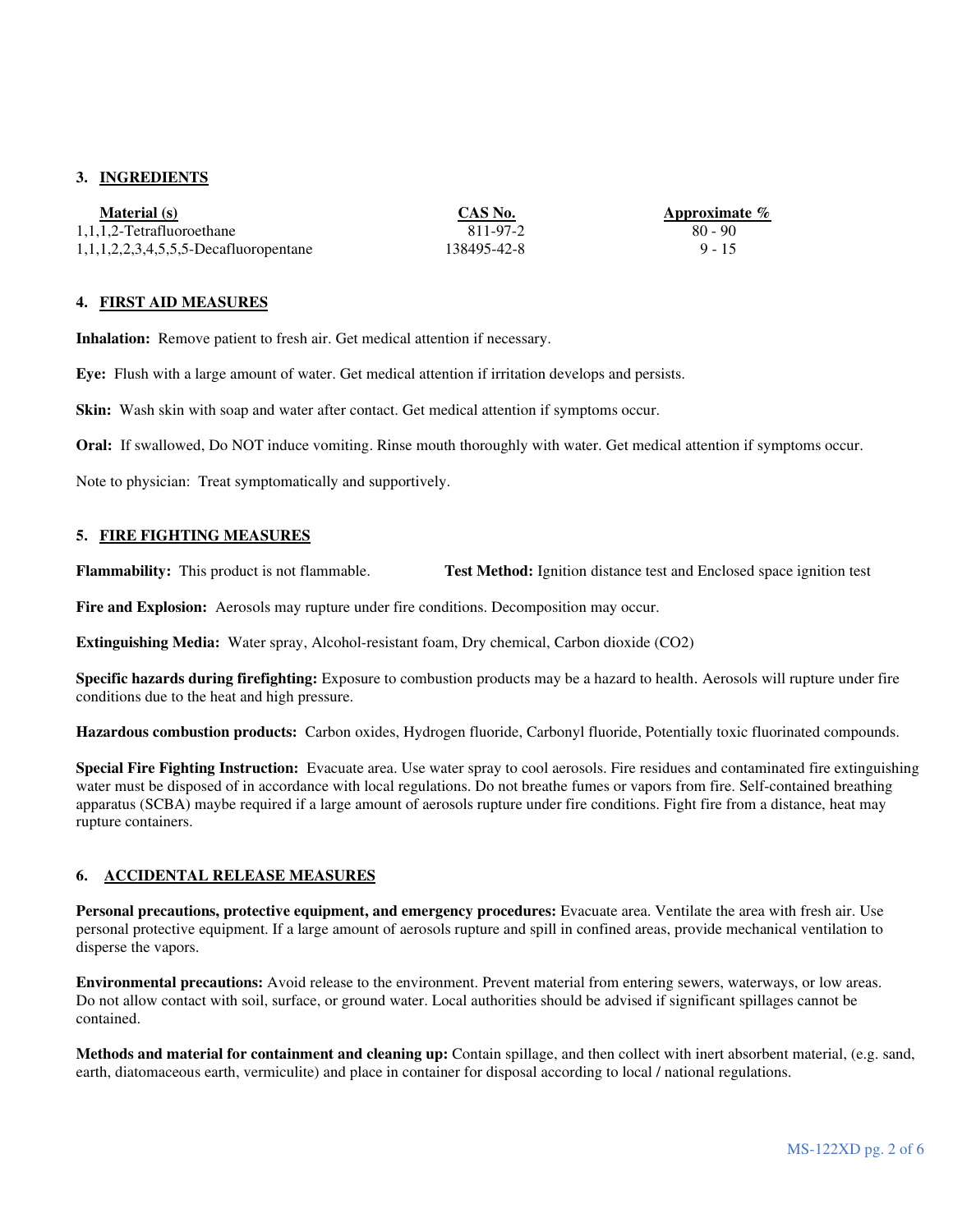# **7. HANDLING AND STORAGE**

**Handling:** Use in a well-ventilated area to avoid breathing vapors. Use only with adequate ventilation. Use appropriate respiratory protection, when ventilation is inadequate. Avoid contact with skin or eyes. Wash thoroughly after handling.

**Storage Conditions**: Do not store near sources of heat, in direct sunlight or where temperatures exceed 120<sup>o</sup>F/49<sup>o</sup>C.

# **8. EXPOSURE CONTROLS/PERSONAL PROTECTION**

| <b>Exposure Limits:</b>                  | <b>ACGIH</b>    | <b>OSHA</b>  |
|------------------------------------------|-----------------|--------------|
| 1,1,1,2-Tetrafluoroethane                | Not Established | Not Establis |
| $1,1,1,2,2,3,4,5,5,5$ -Decafluoropentane | Not Established | Not Establis |

**Respiratory Protection:** General and local exhaust ventilation is recommended to maintain vapor exposures below recommended limits. Where concentrations are above recommended limits or are unknown, appropriate respiratory protection should be worn. Follow OSHA respirator regulations (29 CFR 1910.134) and use NIOSH/MSHA approved respirators. Protection provided by air purifying respirators against exposure to any hazardous chemical is limited. Use a positive pressure air supplied respirator if there is any potential for uncontrolled release, exposure levels are unknown, or any other circumstance where air purifying respirators may not provide adequate protection.

Not Established Not Established

**Eye Protection:** Avoid eye contact. Use chemical goggles or safety glasses with side shields.

**Skin Protection:** Avoid contact with skin. Use gloves impervious when prolonged or frequently repeated contact occurs. Wash hands before breaks and at the end of workday. Breakthrough time is not determined for the product. Change gloves often.

**Prevention of Swallowing:** Do not eat, drink or smoke when using this product. Wash hands thoroughly after contact.

### **9. PHYSICAL AND CHEMICAL PROPERTIES**

| <b>Boiling Point:</b> Not Applicable                   | Percent Volatile by Volume: 99%                             |
|--------------------------------------------------------|-------------------------------------------------------------|
| <b>Density:</b> 1.25 g/cc at $77^{\circ}F/25^{\circ}C$ | <b>Vapor Pressure:</b> 80 psig at $77^{\circ}F/25^{\circ}C$ |
| Vapor Density (Air=1): $>1$                            | <b>Solubility in <math>H_2O</math>:</b> Insoluble           |
| <b>pH</b> Information: Neutral                         | Evaporation Rate (CC14=1): $>1$                             |
| <b>Form:</b> Aerosol                                   | <b>Appearance: Milky</b>                                    |
| <b>Color:</b> White                                    | <b>Odor:</b> Faint Ethereal Odor                            |

### **10. STABILITY AND REACTIVITY**

**Reactivity:** Not classified as a reactivity hazard.

**Chemical Stability:** Stable at normal conditions.

**Material and Conditions to Avoid:** None known.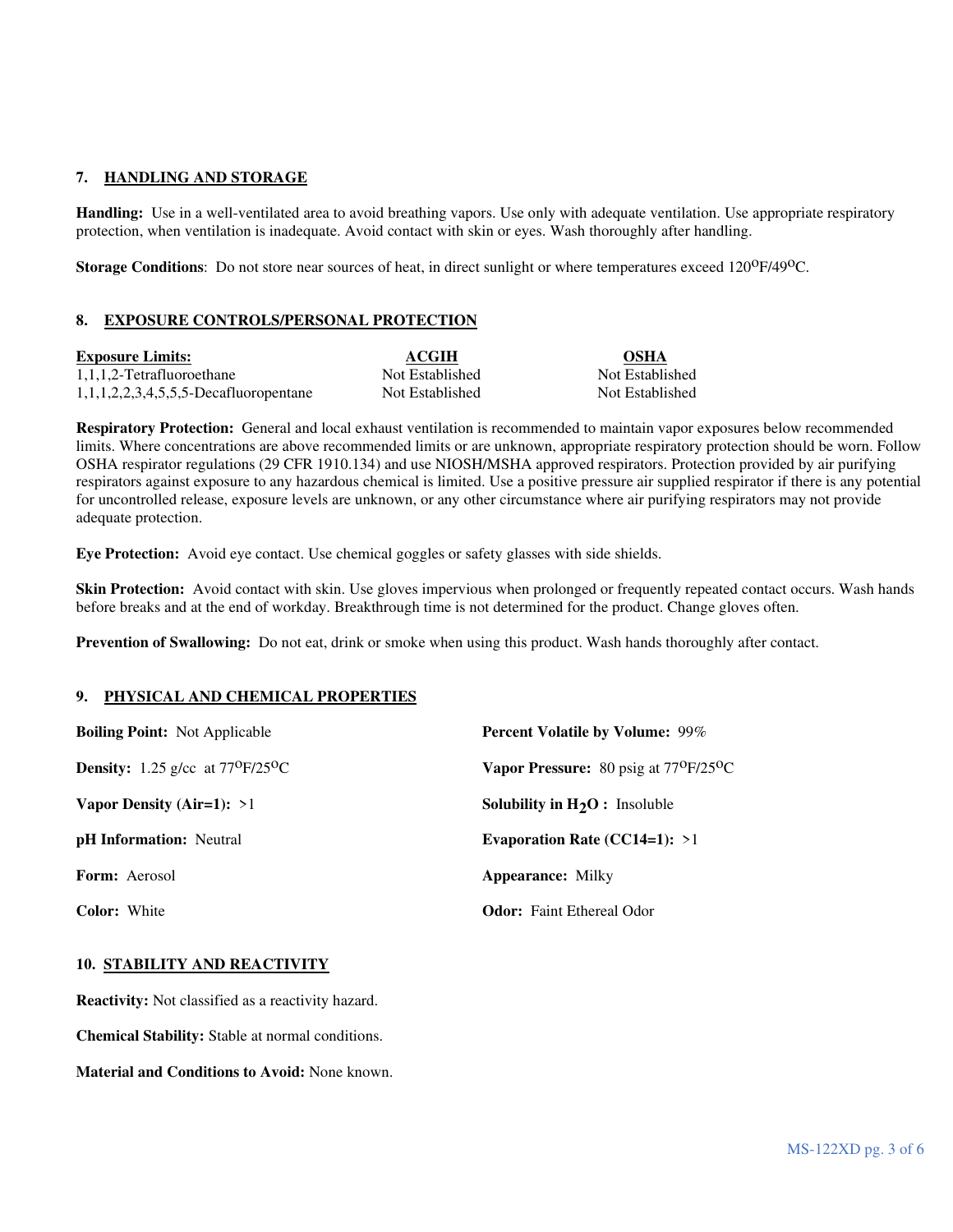**Hazardous Decomposition:** This product can be decomposed by high temperatures (flame, glowing metal surfaces, etc.) forming Hydrofluoric acid, Carbonyl difluoride, Carbon monoxide and Carbon dioxide.

# **11. TOXICOLOGICAL INFORMATION**

## **1,1,1,2-Tetrafluoroethane**

### **Acute Inhalation:**

LC50 (Rat) > 567000, 4 h. Test atmosphere: gas. Method: OECD Test Guideline 403

No observed adverse effect concentration (Dog): 40000 ppm. Test atmosphere: gas. Remarks: Cardiac sensitization

Lowest observed adverse effect concentration (Dog): 80000 ppm. Test atmosphere: gas. Symptoms: May cause cardiac arrhythmia. Cardiac sensitization threshold limit (Dog): 334,000 mg/m<sup>3</sup>. Test atmosphere: gas. Symptoms: May cause cardiac arrhythmia. **Skin corrosion/irritation:** No skin irritation.

**Serious eye damage/eye irritation:** No eye irritation.

**Respiratory or skin sensitization:** Not classified based on available information. Negative in Rat: Skin contact and Inhalation.

**Germ cell mutagenicity:** Weight of evidence does not support classification as a germ cell mutagen. Test Type: Mammalian erythrocyte micronucleus test (in vivo cytogentic assay) Species: Mouse

Application Route: inhalation (gas) Method: OECD Test Guideline 474 Result: negative

Test Type: Unscheduled DNA synthesis (UDS) test with mammalian liver cells in vivo Species: Rat

Application Route: inhalation (gas) Method: OECD Test Guideline 486 Result: negative

**Carcinogenicity:** Weight of evidence does not support classification as a carcinogen. Rat by inhalation (gas) for 2 years is negative. Method: OECD Test guideline 453

**Reproductive toxicity:** Weight of evidence does not support classification for reproduction toxicity.

Effects on fertility: Mouse by inhalation is negative.

Effects on fetal development: Test type: Combined repeated dose toxicity study with the reproduction/development toxicity screening test in Rabbit by inhalation (gas) is negative. Method: OECD Test Guideline 414

**STOT-single exposure:** Not classified based on available information. No significant health effects observed in animals at concentrations of 20000V/4H or less by inhalation (gas).

**STOT-Repeated exposure:** Not classified based on available information. No significant health effects observed in animals at concentrations of 20000V/4H or less by inhalation (gas).

**Aspiration toxicity:** No aspiration toxicity classification.

# **1,1,1,2,2,3,4,5,5,5-Decafluoropentane**

**Information on likely routes of exposure:** Inhalation, Skin contact, Ingestion, Eye contact

**Acute Oral:** LD50: > 5000 mg/kg in rats

**Acute Inhalation (vapor):** 4 hour LC50: 114 mg/l in rats

**Acute Dermal:** LD50: > 5000 mg/kg in rats

**Skin Corrosion/Irritation:** No skin irritation in rabbits.

**Serious Eye Irritation/ Eye Irritation:** No eye irritation in rabbits.

**Skin Sensitization:** No skin sensitization in Guinea pigs.

**Respiratory Sensitization:** Not classified based on available information.

**Germ Cell Mutagenicity:** Weight of evidence does not support classification as a germ cell mutagen.

**Carcinogenicity:** Not classified based on available information.

**Reproductive toxicity:** Weight of evidence does not support classification as a germ cell mutagen.

**STOT-single exposure:** Not classified based on available information.

**STOT-repeated exposure:** No significant health effects observed in animals at concentrations of 1mg/l/6h/d or less.

**Aspiration toxicity:** Not classified based on available information.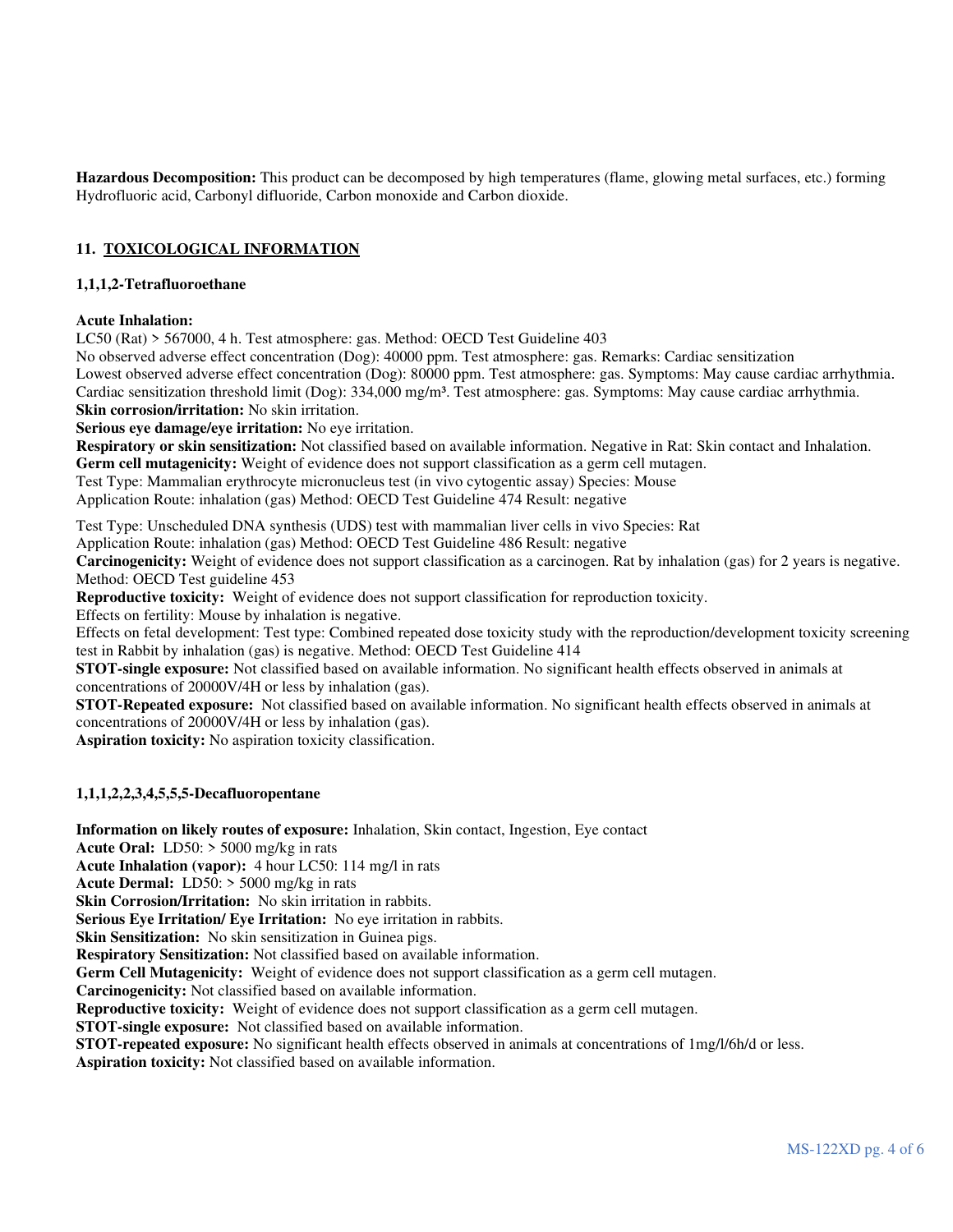# 12. ECOLOGICAL INFORMATION

# **1,1,1,2-Tetrafluoroethane**

**Toxicity to fish:** 96 hour LC50 (Oncorhynchus mykiss (rainbow trout)): 450 mg/l. Method: Regulation (EC) No. 440/2008, Annex, C.1 **Toxicity to daphnia and other:** 48 hour EC50 (Daphnia magna (Water flea)): 980 mg/l. Method: Regulation (EC) No. 440/2008, Annex, C.2 **Toxicity to algae:** 96 hour ErC50 (algae): 100 mg/l. Based on data from similar materials. **Biodegradability:** Not readily biodegradable. Method: OECD Test Guideline 301D **Bioaccumulative potential:** Bioaccumulation is unlikely. Partition coefficient n-octanol/ water (log Pow): 1.06 **Mobility in soil:** No data available **Other adverse effects:** No data available

# **1,1,1,2,2,3,4,5,5,5-Decafluoropentane**

96 hour LC50 in Oncorhynchus mykiss (rainbow trout): 13.9 mg/l 96 hour LC50 in Pimephales promelas (fathead minnow): 27.2 mg/1 96 hour LC50 in Danio rerio (zebra fish): 13 mg/l 48 hour LC50 in Daphnia magna (Water flea): 11.7 mg/l 72 hour EC50 in Pseudokirchneriella subcapitata (Green algae): >120 mg/l 21 days NOEC in Daphnia magna (Water flea): 1.72 mg/l

**Biodegradability:** Not readily biodegradable. **Bioaccumulative potential:** Bioaccumulation is unlikely. **Mobility in soil:** No data available

### **13. DISPOSAL CONSIDERATIONS**

Comply with federal, state, and local regulations. Remove to a permitted waste disposal facility. Do not puncture or incinerate cans. Empty aerosol cans before disposal.

# **14. TRANSPORT INFORMATION**

**U.S. DOT Limited Quantity** 

**IATA Proper Shipping Name:** Aerosols, Non-Flammable **Hazard Class:** 2.2 **Identification No.** UN1950 **Packing Group:** None

 **IMDG Proper Shipping Name:** Aerosols, Non-Flammable **Hazard Class:** 2.2 **Identification No.** UN1950 Packing Group: None